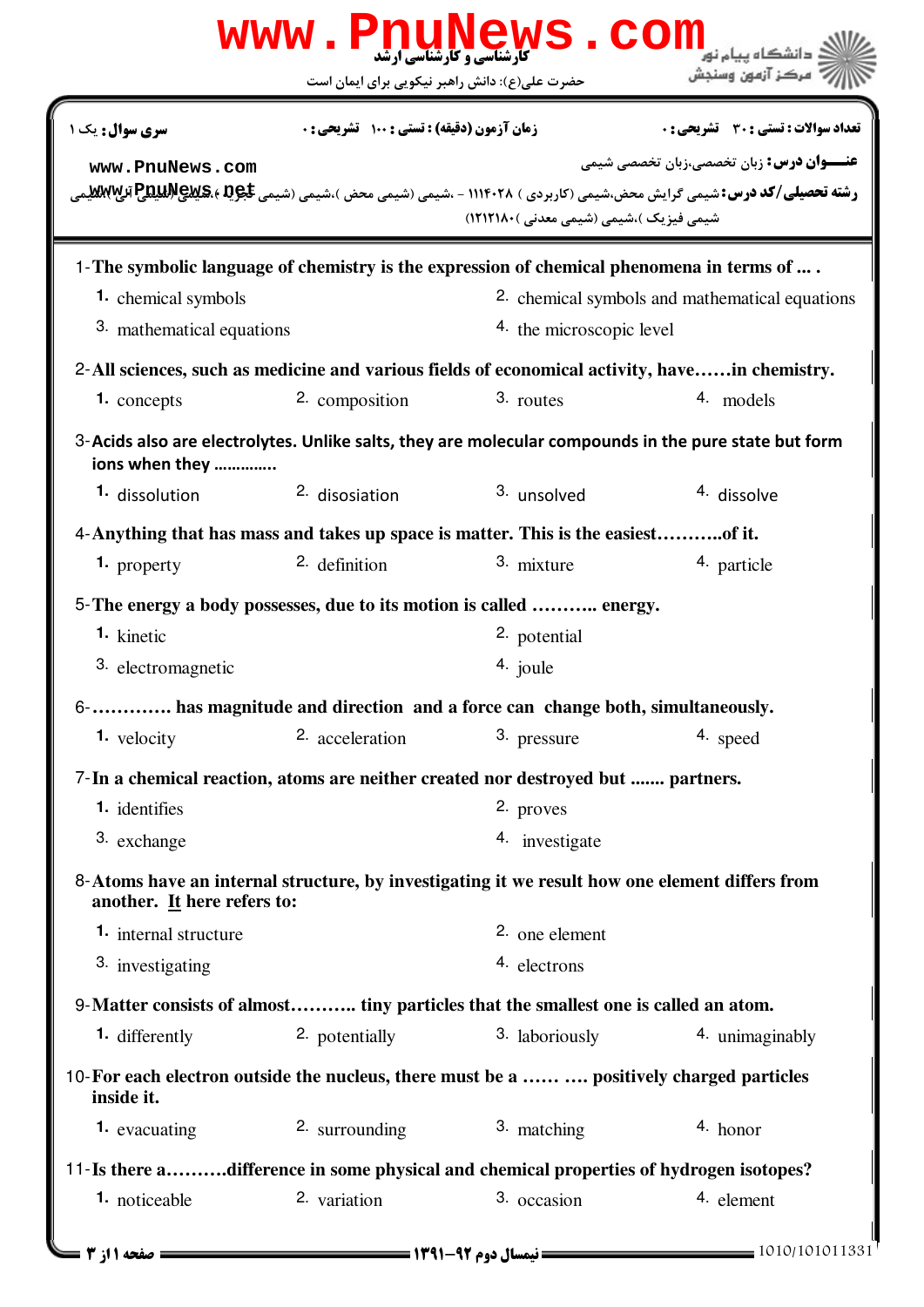|                                                                                       |                                            | <b>www.PnuNews.com</b>                        |                                                                                                                                                                                               |  |
|---------------------------------------------------------------------------------------|--------------------------------------------|-----------------------------------------------|-----------------------------------------------------------------------------------------------------------------------------------------------------------------------------------------------|--|
|                                                                                       |                                            | حضرت علی(ع): دانش راهبر نیکویی برای ایمان است | مركز آزمون وسنجش                                                                                                                                                                              |  |
| سری سوال: یک ۱                                                                        | زمان آزمون (دقیقه) : تستی : 100 تشریحی : 0 |                                               | <b>تعداد سوالات : تستی : 30 ٪ تشریحی : 0</b>                                                                                                                                                  |  |
| www.PnuNews.com                                                                       |                                            | شیمی فیزیک )،شیمی (شیمی معدنی )۱۲۱۲۱۸۰ (      | <b>عنـــوان درس:</b> زبان تخصصي،زبان تخصصي شيمي<br><b>رشته تحصیلی/کد درس:</b> شیمی گرایش محض،شیمی (کاربردی ) ۱۱۱۴۰۲۸ - ،شیمی (شیمی محض )،شیمی (شیمی <del>تا</del> 9&, Pییچالیلیچا آلیلا)لیلیچ |  |
| it?                                                                                   |                                            |                                               | 12- When one of the accelerated electrons with an atom does it knock another electron out of                                                                                                  |  |
| <b>1.</b> applies                                                                     |                                            | 2. advances                                   |                                                                                                                                                                                               |  |
| 3. transits                                                                           |                                            | 4. collides                                   |                                                                                                                                                                                               |  |
| 13- The prospect of learning the of many elements might seem overwhelming.            |                                            |                                               |                                                                                                                                                                                               |  |
| $1.$ glance                                                                           | 2. convince                                | 3. properties                                 | 4. devote                                                                                                                                                                                     |  |
| metals.                                                                               |                                            |                                               | 14-These element are transitional in character between the reactive and the less reactive                                                                                                     |  |
| 1. vigorously                                                                         | 2. difficult                               | 3. replacing                                  | 4. treacherous                                                                                                                                                                                |  |
| 15- The potential energy of a molecule with its distance from the second molecule.    |                                            |                                               |                                                                                                                                                                                               |  |
| 1. carries                                                                            | 2. varies                                  | 3. attracts                                   | 4. repulses                                                                                                                                                                                   |  |
| 16-When the molecules come into contact, the potential energy of the object           |                                            |                                               |                                                                                                                                                                                               |  |
| <b>1.</b> separated                                                                   | 2. starts to rise                          | 3. decreases                                  | 4. condensed                                                                                                                                                                                  |  |
| 17- In the atmosphere temperature with altitude.                                      |                                            |                                               |                                                                                                                                                                                               |  |
| <b>1.</b> inter planetary                                                             |                                            | 2. stops invariable                           |                                                                                                                                                                                               |  |
| 3. reach the surface                                                                  |                                            | 4. doesn't increase smoothly                  |                                                                                                                                                                                               |  |
| 18-Scientists often look for easier ways toor analyze experimental data.              |                                            |                                               |                                                                                                                                                                                               |  |
| <b>1.</b> identify                                                                    | 2. implicate                               | 3. linger                                     | 4. extreme                                                                                                                                                                                    |  |
| 19- Then we  the container so it was completely empty of all gases.                   |                                            |                                               |                                                                                                                                                                                               |  |
| 1. hydrated                                                                           | 2. filtrated                               | 3. indicated                                  | 4. evacuated                                                                                                                                                                                  |  |
| 20- When the temperature increases, the molecules of gas more energy and move faster. |                                            |                                               |                                                                                                                                                                                               |  |
| 1. $grow$                                                                             | 2. inhale                                  | $3.$ gain                                     | 4. exhaust                                                                                                                                                                                    |  |
| 21-Human body is highly mixture of numerous compounds.                                |                                            |                                               |                                                                                                                                                                                               |  |
| 1. homogenous                                                                         |                                            | 2. dilution                                   |                                                                                                                                                                                               |  |
| 3. heterogeneous                                                                      |                                            | 4. distinguish                                |                                                                                                                                                                                               |  |
| precipitation is often                                                                |                                            |                                               | 22- The solute comes out of solution rapidly and even a single crystal does not have time to form, so                                                                                         |  |
| 1. instantaneous                                                                      | 2. motivated                               | 3. outmost                                    | 4. immense                                                                                                                                                                                    |  |
| <b>= صفحه 2 از 3 ــ</b>                                                               |                                            |                                               | 1010/101011331                                                                                                                                                                                |  |